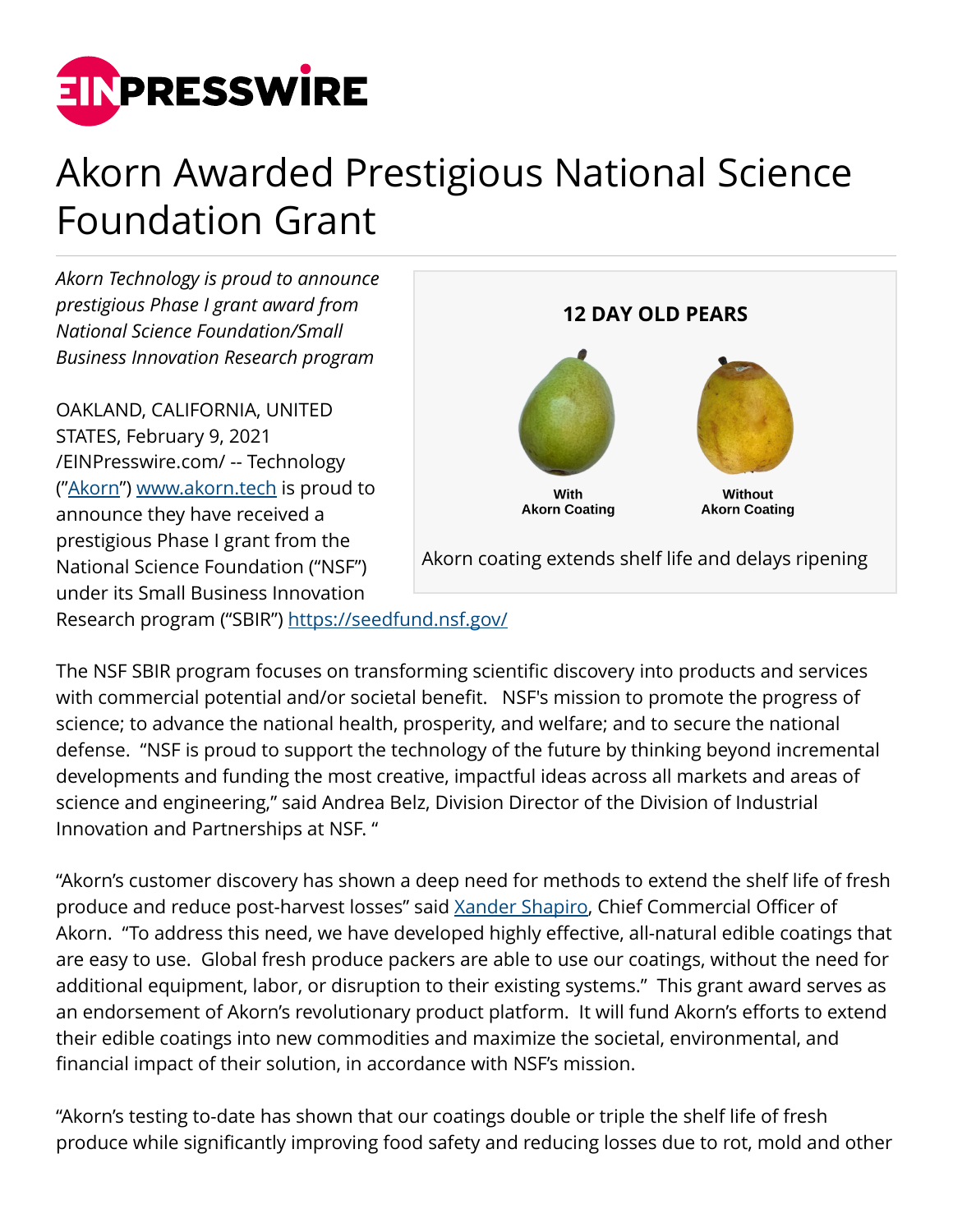factors," said **[Anthony Zografos,](http://www.linkedin.com/in/zografos/) CEO of Akorn.** "We use upcycled non-GMO corn by-products to manufacture our coatings, tackling the \$1 trillion dollar food waste problem in a novel way: we use food waste to fight food waste. Our coatings are already commercially available for pears, mangoes, peaches, and nectarines. Under this grant we will collaborate with world-class institutions like the USDA and Colorado State University to extend the application of our coatings to many more fresh fruits and vegetables."

Akorn's coatings are water-based and do not require harsh chemicals and solvents. They can be applied using existing waxers or other coating equipment and configured on-the-fly to meet packers' needs, to ensure the highest quality product, regardless of commodity, variety or season. The coatings are manufactured with all FDA-approved ingredients that are 100% plantbased and meet vegetarian, Kosher and Halal requirements. Akorn's coatings are currently under evaluation by several customers, and major commercial expansion is planned for the 2021 harvest season.

## About Akorn Technology, Inc.

Akorn is a startup company founded in 2019 and based in the San Francisco, CA area. The company uses upcycled, non-GMO corn by-products to manufacture edible coatings that double or triple produce shelf life of fresh produce and deliver long-lasting and safe produce options.

Akorn's seasoned team has significant expertise with produce customers, operations, distribution, markets, and regulatory issues. Our combined experience totals 10+ startup companies, with dozens of new product launches and successful exits. Our technology is protected by patents, trade secrets and proprietary formulations.

## [www.Akorn.tech](http://www.Akorn.tech)

LinkedIn: <https://www.linkedin.com/company/akorn-Technology> Facebook: <https://www.facebook.com/akorn.tech/> Twitter: @AkornTechnology Side-by-side comparison image of fresh pears is linked. Akorn logos available upon request.

About the National Science Foundation ("NSF") Small Business Innovation Research ("SBIR") program

The NSF SBIR program focuses on transforming scientific discovery into products and services with commercial potential and/or societal benefit. Unlike fundamental research, the NSF SBIR program supports startups and small businesses in the creation of deep technologies, getting discoveries out of the lab and into the market. The NSF SBIR Program funds research and development. The program is designed to provide non-dilutive funding and entrepreneurial support at the earliest stages of company and technology development.

Once a small business is awarded a Phase I SBIR grant (up to \$256,000), it becomes eligible to apply for a Phase II grant (up to \$1,000,000). Small businesses with Phase II grants are eligible to